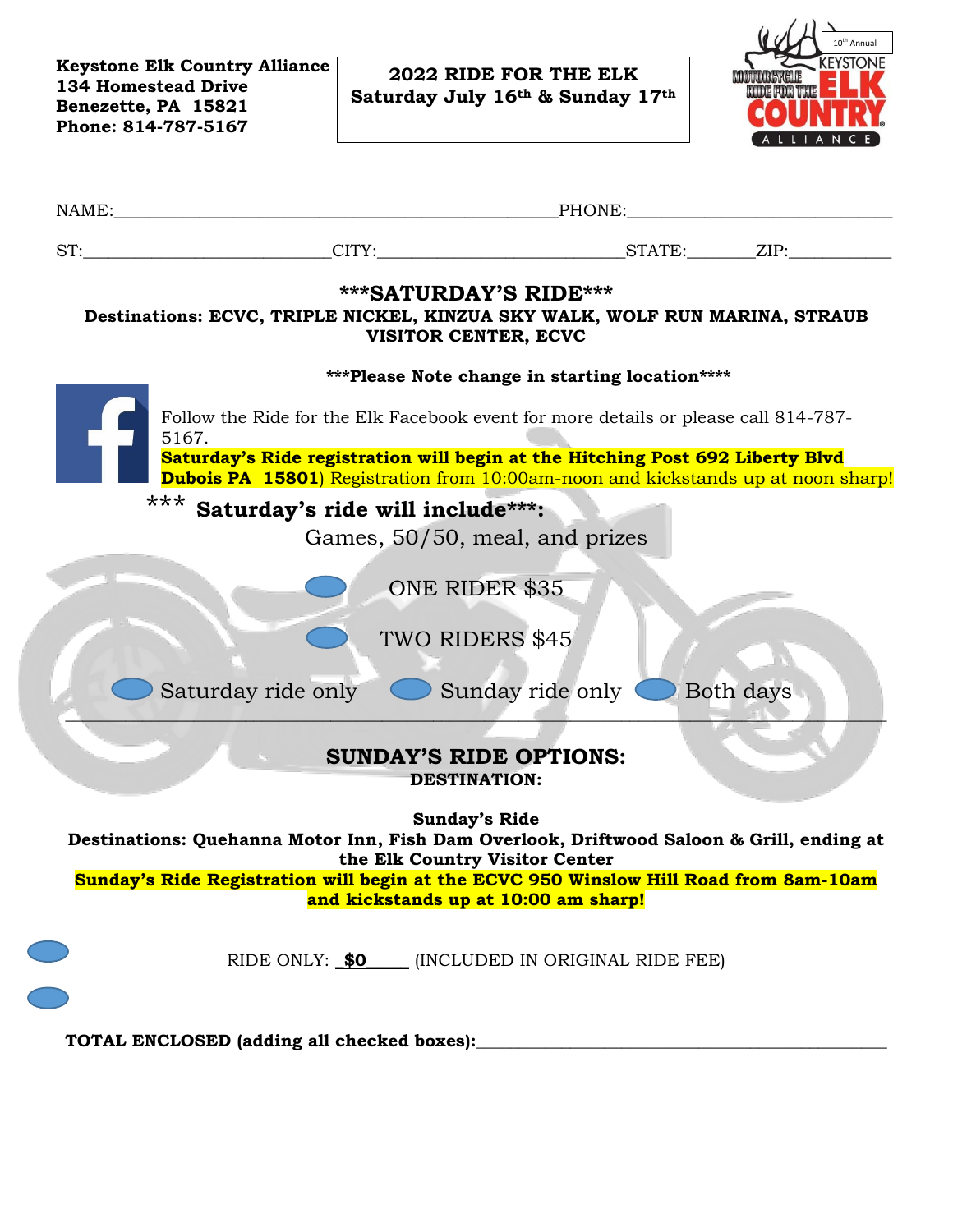## **\*\*\*\*PLEASE FLIP OVER AND SIGN LIABILITY POLICY\*\*\*\***

## LIABILITY

*I hereby expressly acknowledge that operating and/or being a passenger upon a motorcycle inherently involves the risk of injury and/or death, as does participation in any event that in my way relates to motorcycling. By signing my signature below, I affirm my understanding of this. I accept and assume the risk of injury and/or death, be as it a result of my negligence or recklessness or through the negligence, recklessness or intentional acts of another. I further forever release the Keystone Elk Country Alliance and Remnant Sons MC and any of its members, agents, affiliates and/or sponsors, as well as RSOG ministries of or in any way connected to my participation in this event. I further release and discharge any claims that my heirs, assigns affiliates and/or sponsors, as well as RSOG ministries Inc. and any of its members, agents, affiliates, an/or sponsor, for any damages and/or claims made against them by my passenger, heirs, assigns or agents.*

*I understand that I am free to consult an attorney prior to signing this waiver and release from liability. I fully understand its content and am signing by my own free will without any promises made to me by any party. In consideration for my signature and acknowledgement I am being permitted to participate in this event.*



. . . . . . . .

## SUNDAY'S RIDE ROUTE